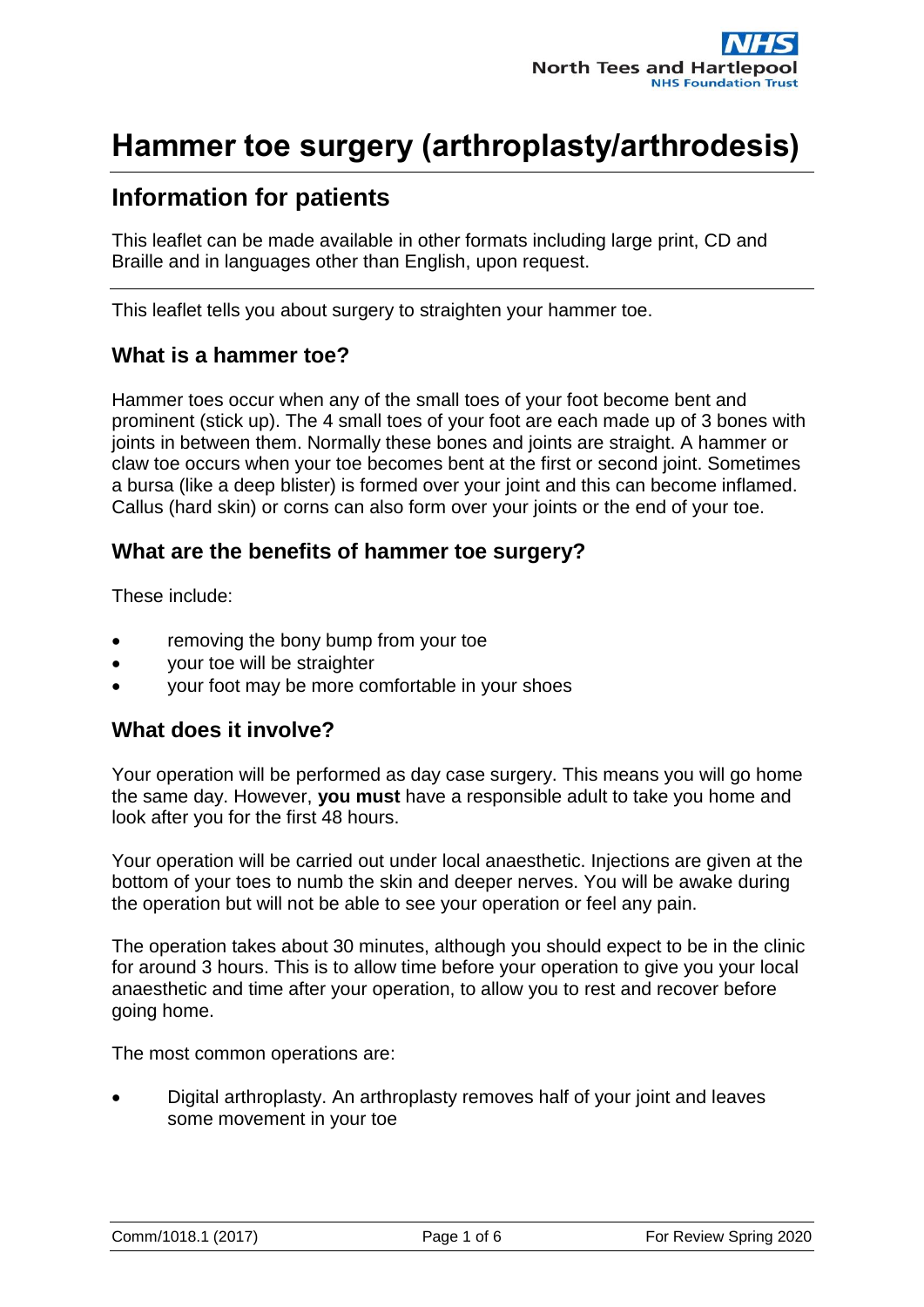Digital arthrodesis. An arthrodesis removes all of your joint to straighten your toe. A wire keeps your toe straight until your toe straight until your bone has healed, then it is removed. Your toe will now be rigid.

#### **What happens after my operation?**

You will be taken to the recovery area, given a special shoe to wear and shown how to use your crutches. The painkillers you have been given should help, if taken regularly. You should always follow the instructions provided in the leaflet supplied with your tablets. You will be given a leaflet, 'Foot surgery – Discharge advice', giving advice on how to look after yourself and your foot. You will then be able to go home.

#### **What are the risks and possible complications?**

There are risks you need to consider before you agree to the operation.

You should be aware complications are rare, can usually be treated and may not result in you having any permanent disability or pain.

These can include:

- **recurrence of your hammer toe**
- **swelling of your toe.** Swelling is always present after surgery as it is part of the normal healing process. This may last longer than expected or become permanent.
- **a floating toe.** This is where your toe may not sit on the ground.
- **Deep vein thrombosis – DVT (blood clots in the leg veins) or pulmonary embolism – PE (blood clots in the lungs).**

All adult patients will have their risk of developing a blood clot assessed at their preassessment visit. The healthcare professional who carries out the risk assessment will discuss your risk factors with you and advise on treatment to reduce your risk.

You will be given information, 'Your personal advice for the prevention of venous thromboembolism (blood clots)' advising you on how to reduce your risk of developing a blood clot.

• **infection of your skin.** This can happen to 1 patient in every 83.<sup>1</sup> Infection of your skin can be easily treated with antibiotics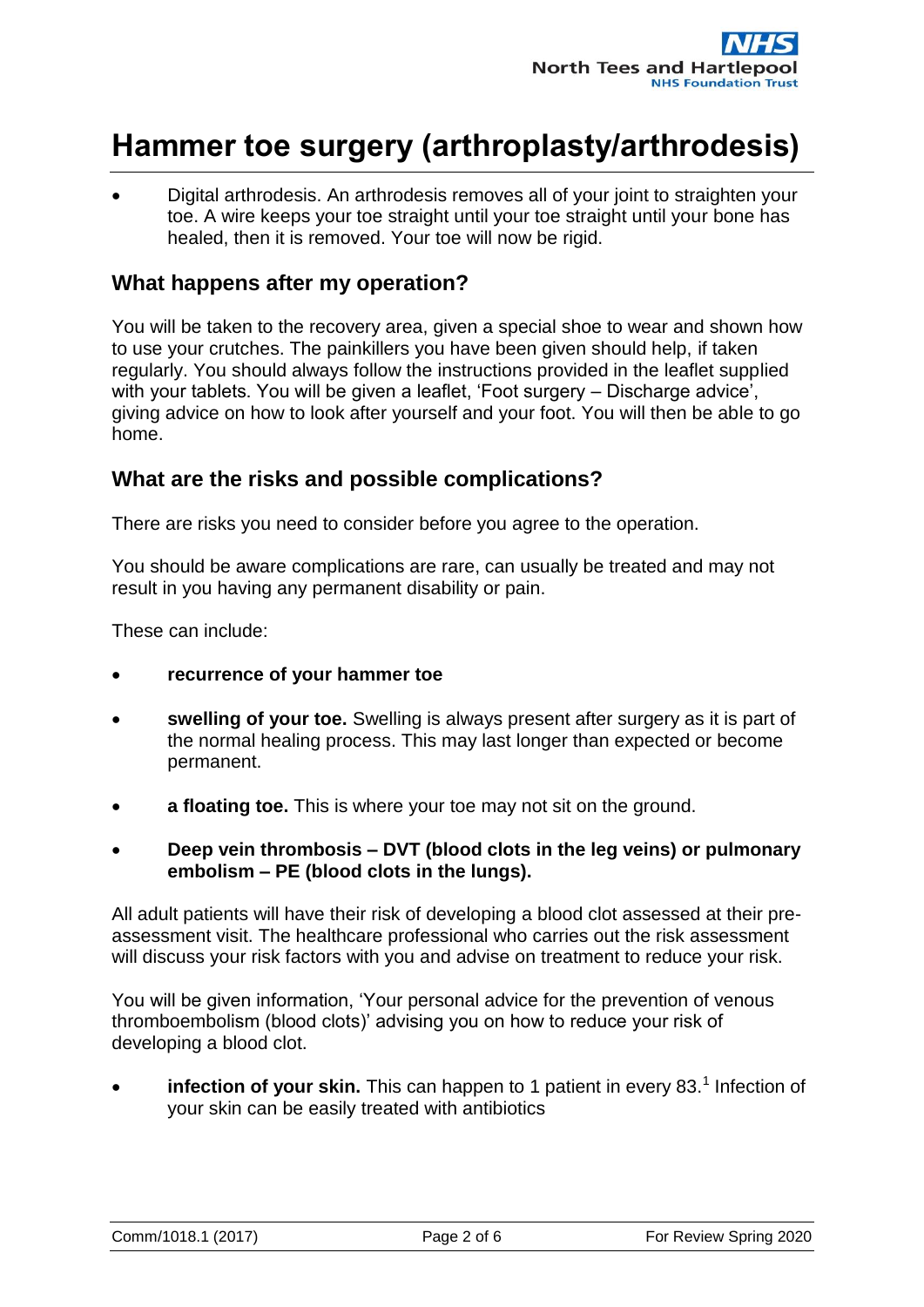- **infection of your bone.** This is rare and can happen to about 1 patient in every 2,000. This is a more serious complication; you may need another operation to remove the infected bone, a stay in hospital and long courses of antibiotics
- **delayed healing of the skin or bone in your foot.** Although you will be told how long your foot should take to heal, delays in healing of the skin and bone can occur. The information on healing times is given to you as a guide only and you should allow for this when planning your recovery
- **haematoma.** This is a painful collection of blood within your foot at the operation site. This occurs very rarely and generally settles without any problems
- **thick or sensitive scarring of incision**
- **a stiff or floppy toe**
- **continued pain in your toe**
- **problems with local anaesthetic.** A reaction to the local anaesthetic used to numb your foot is rare and can happen to less than 1 patient in every  $10,000^{2}$
- **nerve damage.** This is usually temporary but can be permanent. Great care is taken to avoid damage to the nerves in your foot during the local anaesthetic and your operatio
- **more pain after surgery.** This majority of patients who have foot surgery have less pain after their operation. However, you may have no improvement in your symptoms or more pain after surgery
- **avascular necrosis.** This is a very rare complication. It is where part of the bone in your foot loses its blood supply. Your bone may then become weaker, change shape and become damaged resulting in problems such as arthritis in the joint
- **Chronic Regional Pain Syndrome.** This is a very rare condition where pain develops in your foot after your operation and does not settle down. If this happens you would need to see a pain specialist.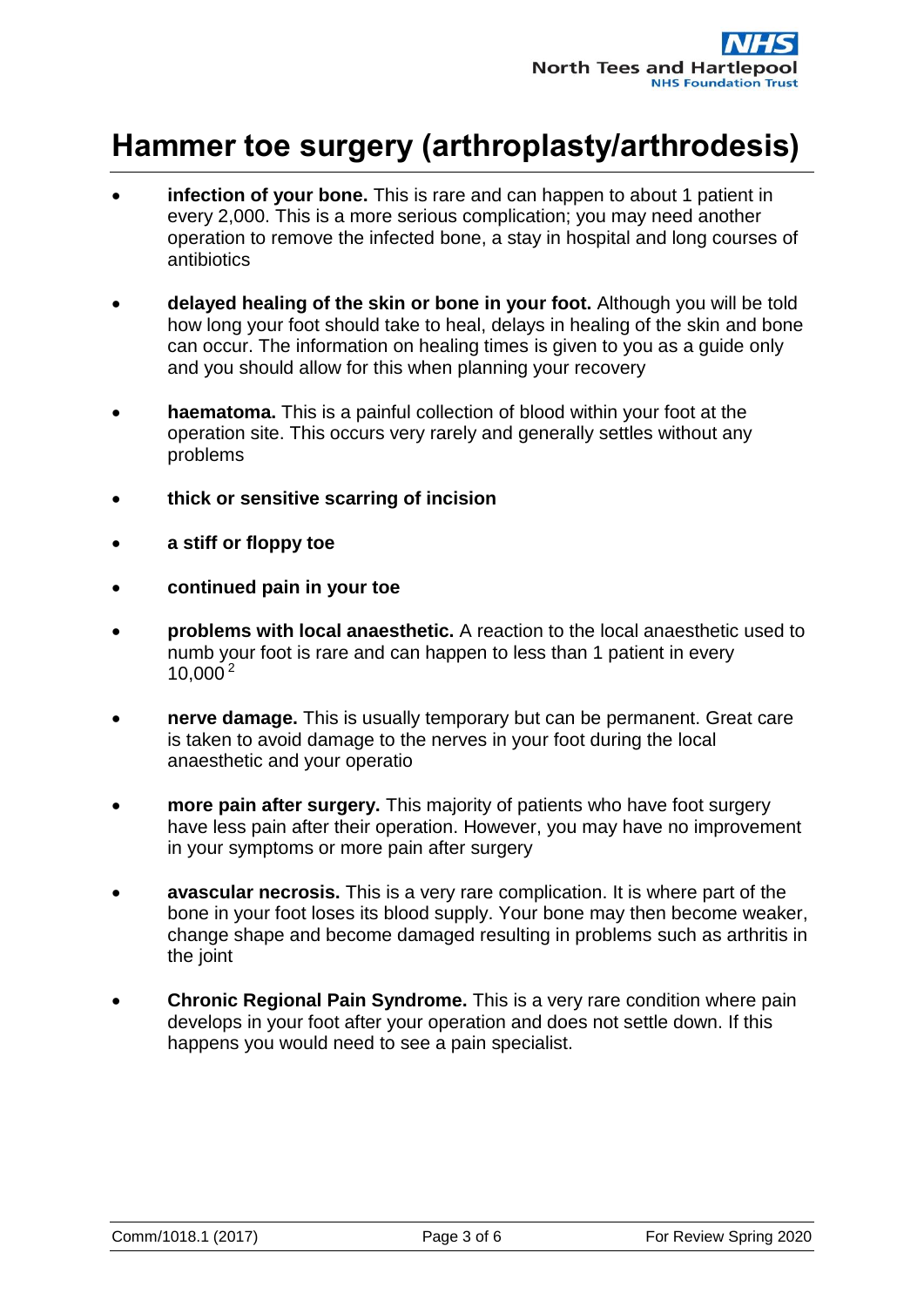### **How long will it take my foot to get back to normal after my operation?**

Between 4-6 weeks after your operation, you will have the wire taken out of your toe, if you have one in. Your foot will begin to return to normal and you should be able to wear your shoes again. Trainers or flat, loose fitting lace up shoes are the type you should wear. Your toe may still be quite swollen, especially at the end of the day. Between 4-6 weeks you may return to driving if you can perform an emergency stop. **You must** check with your insurance company before driving again. Your healthcare professional will also advise you.

Between 4-6 weeks you can return to work but if you have an active job you may need a longer time off to recover. Your healthcare professional will advise you when you can return to work.

You should avoid taking part in sport until you are advised by your healthcare professional.

6 months after your operation you will be given an appointment for a final review of your foot. You should now only have slight swelling in your foot and you should be getting the full benefit of your operation.

12 months after your operation your foot should be completely healed.

#### **What other treatments are available?**

Other treatments can include:

- changing your style of shoe
- wearing padding and toe devices to protect any painful areas on your toes
- no treatment

#### **Contact numbers**

If you need advice or have any problems, please contact the podiatric surgery team.

#### **North Tees and Hartlepool NHS Foundation Trust**

Podiatric Surgery Team One Life Hartlepool Park Road **Hartlepool** TS24 7PW Central booking office: 01429 522471 Monday – Friday, 8.30am – 4:30pm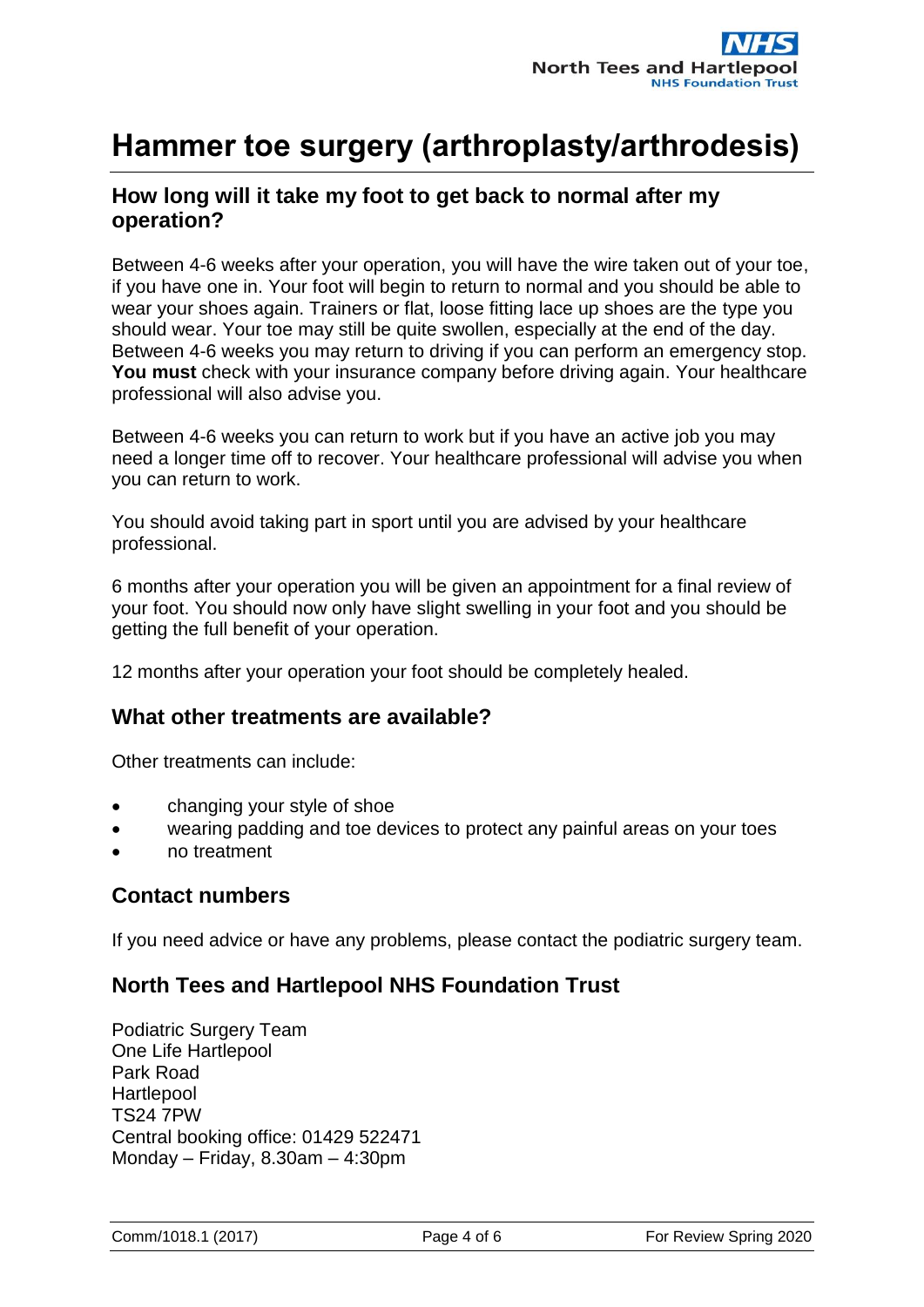### **Further information is available from:**

The Society of Chiropodists and Podiatrists 1 Fellmonger's Path Tower Bridge Road London **SE1 3LY** telephone: 020 7234 8620 Or via the website at [www.feetforlife.org](http://www.feetforlife.org/)

#### **NHS Choices**

telephone:111 (when it is less urgent than 999) Calls to this number are free from landlines and mobile phones or via the website at [www.nhs.uk](http://www.nhs.uk/)

#### **References**

1. Kilmartin TE (2006). Critical Review: The Surgical Mangement of Hallux Valgus. British Journal of Podiatry, Vol 9, no.1, pages 4 – 24

#### **Information used in the development of this leaflet**

Coughlin MJ, Dorris J, Polk E (2000). Operative Repair of the Fixed Hammer Toe Deformity. Foot Ankle International, Vol. 21, No.2, pages 94 – 104.

Femino JE, Mueller K (2001). Complications of Lesser Toe Surgery. Clinical Orthopaedics and Related Research, Vol 391, pages 72 -88.

O'Kane C, Kilmartin T (2005). Review of Proximal Interphalangeal Joint Excisional Arthroplasty for the Correction of Second Hammer Toe Deformity in 100 Cases. Foot Ankle International, Vol. 26, No. 4, pages 320 – 325.